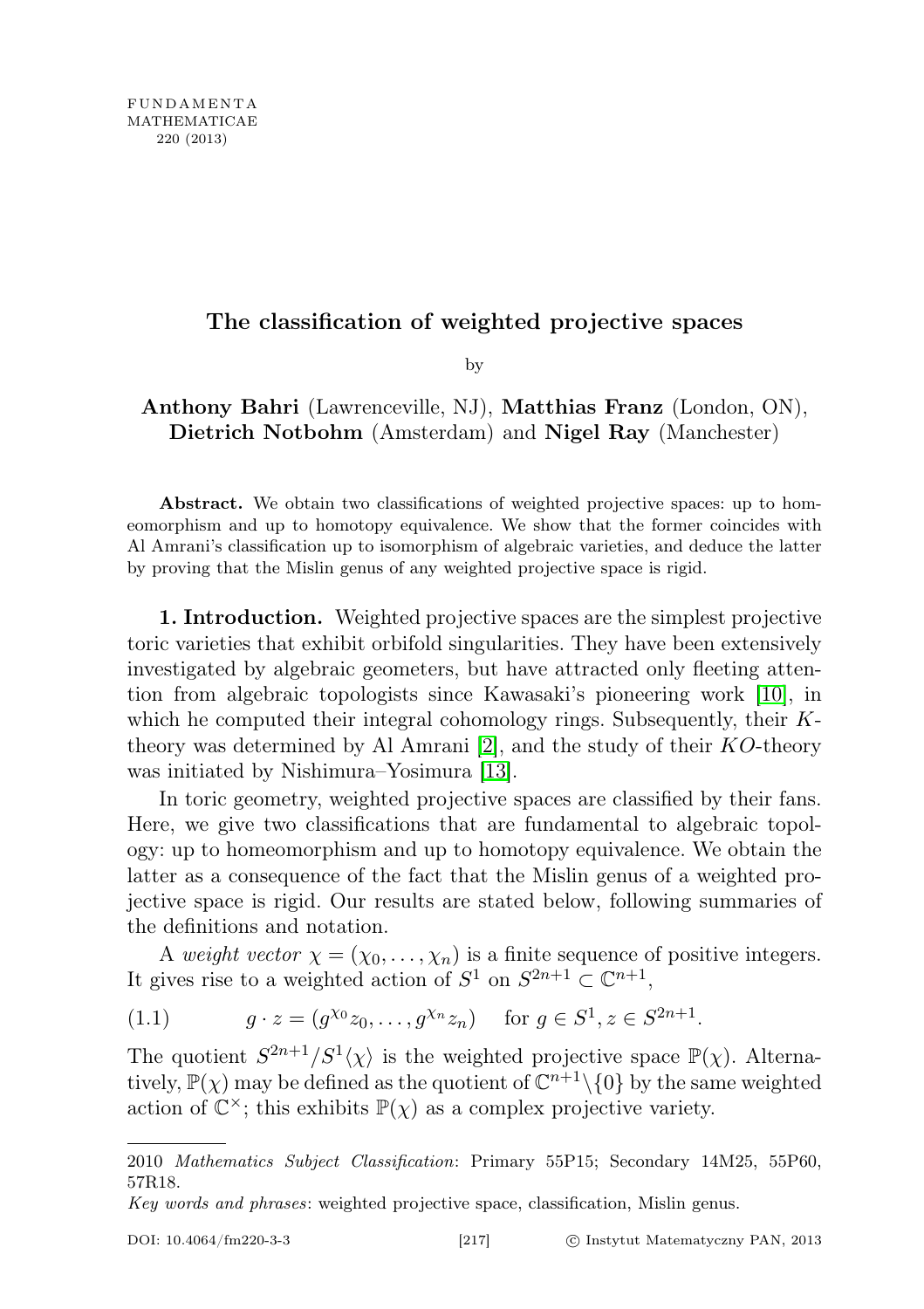Scaling the weight vector  $\chi$  leads to isomorphic weighted projective spaces  $\mathbb{P}(\chi)$  and  $\mathbb{P}(m\chi)$  for any integer  $m \geq 1$ . Moreover, if all weights except, say,  $\chi_0$  are divisible by some prime p, then the map

<span id="page-1-0"></span> $(1.2) \quad \mathbb{P}(\chi) \to \mathbb{P}(\chi_0, \chi_1/p, \ldots, \chi_n/p), \quad [z_0 : \cdots : z_n] \mapsto [z_0^p]$  $x_0^p : z_1 : \cdots : z_n],$ 

is an isomorphism as well (cf. [\[8,](#page-9-3) §5.7]). This leads to the notion of normalized weights: a weight vector  $\chi$  is normalized if for any prime p at least two weights in  $\chi$  are not divisible by p. Any weight vector can be transformed to a unique normalized vector by repeated application of scaling and [\(1.2\)](#page-1-0). Consequently, two weighted projective spaces are isomorphic as algebraic varieties and homeomorphic as topological spaces if they have the same normalized weights, up to order. We prove that the converse is also true. In particular, we recover Al Amrani's classification up to isomorphism of algebraic varieties [\[1,](#page-9-4) §8.1].

<span id="page-1-2"></span>THEOREM 1.1. The following are equivalent for any weight vectors  $\chi$ and  $\chi'$ :

- <span id="page-1-4"></span>(1) The normalizations of  $\chi$  and  $\chi'$  are the same, up to order.
- (2)  $\mathbb{P}(\chi)$  and  $\mathbb{P}(\chi')$  are isomorphic as algebraic varieties.
- <span id="page-1-3"></span>(3)  $\mathbb{P}(\chi)$  and  $\mathbb{P}(\chi')$  are homeomorphic.

For any prime p, the p-content  $\partial \chi$  of  $\chi$  is the vector made up of the highest powers of p dividing the individual weights. For example,  $_2(1, 2, 3, 4)$  =  $(1, 2, 1, 4)$ . Let  $\chi$  and  $\chi'$  be two normalized weight vectors. It follows from Kawasaki's result that the cohomology rings  $H^*(\mathbb{P}(\chi);\mathbb{Z})$  and  $H^*(\mathbb{P}(\chi');\mathbb{Z})$ are isomorphic if and only if, for all primes p, the p-contents  $p\chi$  and  $p\chi'$  are the same up to order. The same phenomenon can be observed in  $K$ -theory and KO-theory. In fact, no cohomology theory can tell such spaces apart:

<span id="page-1-1"></span>THEOREM 1.2. Two weighted projective spaces are homotopy equivalent if and only if for all primes p, the p-contents of their normalized weights are the same, up to order.

The torus  $T = (S^1)^{n+1}/S^1\langle \chi \rangle \cong (S^1)^n$  and its complexification  $T_{\mathbb{C}}$  act on  $\mathbb{P}(\chi)$  in a canonical way, and the resulting equivariant homotopy type is a finer invariant. As shown in [\[3,](#page-9-5) Thm. 5.1], the equivariant cohomology ring  $H^*_{T}(\mathbb{P}(\chi); \mathbb{Z})$  determines the normalized weights up to order.

Let  $p\chi^*$  be the vector obtained from  $p\chi$  by ordering its coordinates as a non-decreasing sequence, and let  $\chi^*$  denote the product of the  $p\chi^*$ , taken coordinatewise. For example,  $(1, 2, 3, 4)^* = (1, 1, 2, 12)$ . By Theorem [1.2,](#page-1-1)  $\mathbb{P}(\chi)$  is homotopy equivalent to  $\mathbb{P}(\chi^*)$ . The weights in  $\chi^*$  form a *divisor* chain, in the sense that each weight divides the next. As a consequence, the space  $\mathbb{P}(\chi^*)$  is particularly easy to work with because the differences

$$
(1.3) \quad * = \mathbb{P}(\chi_n^*), \, \mathbb{P}(\chi_{n-1}^*, \chi_n^*) \setminus \mathbb{P}(\chi_n^*), \dots, \mathbb{P}(\chi_0^*, \dots, \chi_n^*) \setminus \mathbb{P}(\chi_1^*, \dots, \chi_n^*)
$$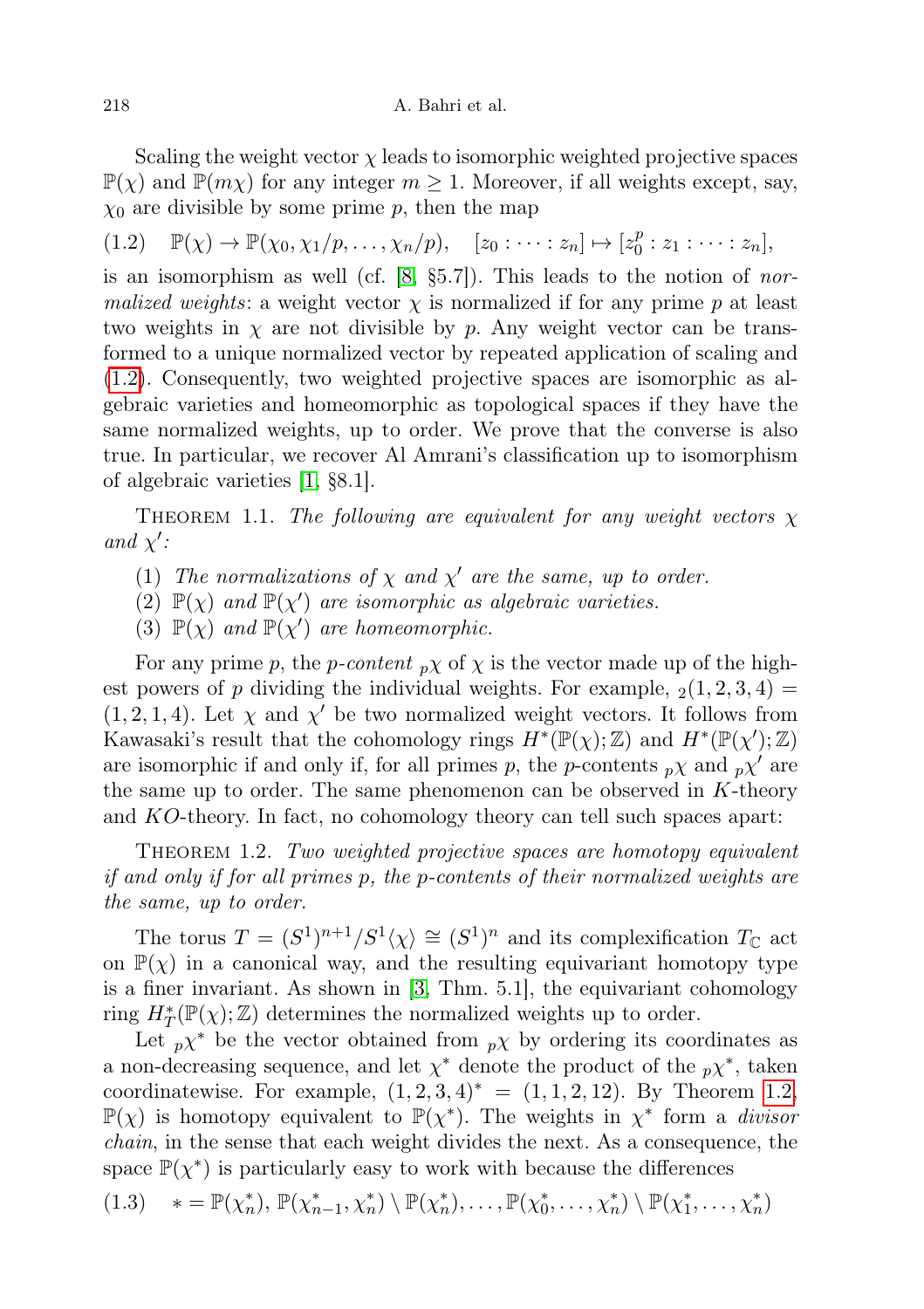form a cell decomposition of  $\mathbb{P}(\chi^*)$  (see Remark [3.2](#page-3-0) below), and

(1.4) 
$$
* = \mathbb{P}(\chi_0^*) \subset \mathbb{P}(\chi_0^*, \chi_1^*) \subset \cdots \subset \mathbb{P}(\chi_0^*, \ldots, \chi_{n-1}^*) \subset \mathbb{P}(\chi_0^*, \ldots, \chi_n^*)
$$
 displays  $\mathbb{P}(\chi^*)$  as an iterated Thom space [4, Cor. 3.8].

The *Mislin genus* of a weighted projective space  $\mathbb{P}(\chi)$  is the set of all homotopy classes of simply connected CW complexes Y of finite type such that for all primes p the p-localizations of Y and  $\mathbb{P}(\chi)$  are homotopy equivalent. The Mislin genus of a space is rigid if it contains only the class of the space itself.

<span id="page-2-1"></span>THEOREM 1.3. The Mislin genus of any weighted projective space is rigid.

For  $\mathbb{CP}^n$ , this has been established by McGibbon [\[11,](#page-9-7) Thm. 4.2(ii)].

In Section [2](#page-2-0) we review Kawasaki's results on which our work is based. Theorem [1.1](#page-1-2) is proved in Section [3,](#page-3-1) and Theorems [1.2](#page-1-1) and [1.3](#page-2-1) in Section [5;](#page-6-0) necessary conditions for the rigidity of the Mislin genus are established in Section [4.](#page-4-0)

<span id="page-2-0"></span>**2. Kawasaki's results.** From now on,  $\chi = (\chi_0, \ldots, \chi_n)$  always denotes a normalized weight vector, and cohomology is taken with integer coefficients unless otherwise stated. In order to make Kawasaki's description of  $H^*(\mathbb{P}(\chi))$ explicit, it is convenient to recall his notation  $(r_0(\chi; p), \ldots, r_n(\chi; p))$  for the non-decreasing weight vector  $p\chi^*$ ; given any  $0 \leq i \leq n$ , we then set

(2.1) 
$$
l_i = l_i(\chi) = \prod_{p \text{ prime}} r_{n-i+1}(\chi; p) \cdots r_n(\chi; p).
$$

We also consider the map

<span id="page-2-4"></span>(2.2) 
$$
\varphi = \varphi_{\chi} \colon \mathbb{CP}^n \to \mathbb{P}(\chi), \quad [z_0 : \cdots : z_n] \mapsto [z_0^{\chi_0} : \cdots : z_n^{\chi_n}].
$$

<span id="page-2-2"></span>THEOREM 2.1 ([\[10,](#page-9-0) Thm. 1]). Additively,  $H^*(\mathbb{P}(\chi)) \cong H^*(\mathbb{CP}^n)$ . Furthermore, there exist generators  $\xi_i \in H^{2i}(\mathbb{P}(\chi))$  and  $\eta \in H^2(\mathbb{C}\mathbb{P}^n)$  such that  $\varphi^*(\xi_i) = l_i \eta^i$  for  $0 \leq i \leq n$ ; the multiplicative structure is specified by

$$
\xi_i \xi_j = \frac{l_i l_j}{l_{i+j}} \xi_{i+j}
$$

in  $H^{2(i+j)}(\mathbb{P}(\chi))$ , for  $0 \leq i + j \leq n$ .

<span id="page-2-3"></span>REMARK 2.2. Kawasaki's proof of Theorem [2.1](#page-2-2) shows that the integral homology groups  $H_*(\mathbb{P}(\chi))$  are finitely generated and torsion-free, and therefore isomorphic to  $\text{Hom}(H^*(\mathbb{P}(\chi)), \mathbb{Z})$  by the Universal Coefficient Theorem.

Moreover, [\[5,](#page-9-8) Sec. 3.2] and [\[9,](#page-9-9) Cor. 7.2] confirm that  $P(\chi)$  is a simply connected finite CW complex for every choice of  $\chi$ .

Kawasaki also determined the cohomology of the generalized lens space  $L(k; \chi) = S^{2n+1}/\mathbb{Z}_k\langle \chi \rangle$ , where in this case  $\chi$  describes the weights of the kth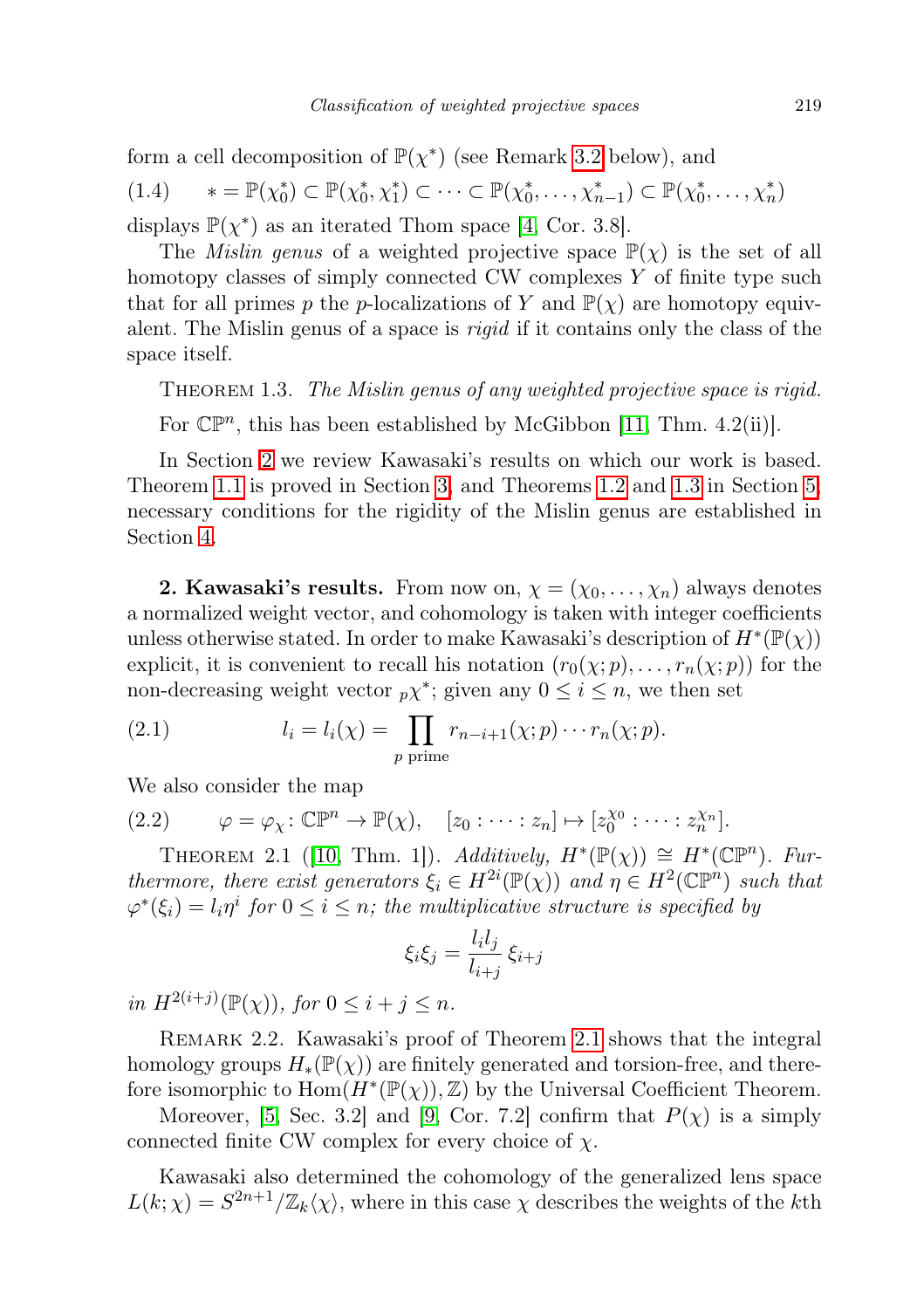roots of unity. The answer depends on the augmented weight vector  $(\chi, k)$  =  $(\chi_0, \ldots, \chi_n, k).$ 

<span id="page-3-3"></span>THEOREM 2.3 ([\[10,](#page-9-0) Thm. 2]). The non-zero cohomology groups of  $L =$  $L(k; \chi)$  are  $H^0(L) \cong H^{2n+1}(L) \cong \mathbb{Z}$  and  $H^{2i}(L) \cong \mathbb{Z}_q$  for  $1 \leq i \leq n$ , where  $q = l_i(\chi, k)/l_i(\chi)$ .

<span id="page-3-1"></span>**3. Classification up to homeomorphism.** Fix a point  $z \in \mathbb{P}(\chi)$ . Let I and J be the subsets of  $\{0, \ldots, n\}$  corresponding to the zero and non-zero homogeneous coordinates of z, respectively, and let  $q = \gcd\{\chi_i : i \in J\}$ . Also, write  $\chi_I \in \mathbb{Z}^I$  for the weights indexed by I, and let  $U_I = \{[z_0 : \cdots : z_n] :$  $z_i \neq 0$  for  $i \notin I$ .

<span id="page-3-2"></span>LEMMA 3.1 (cf.  $[8, §5.15]$  $[8, §5.15]$ ). There is an isomorphism of algebraic varieties

$$
U_I \cong (\mathbb{C}^\times)^{|J|-1} \times \mathbb{C}^I/\,\mathbb{Z}_q\langle \chi_I \rangle,
$$

sending z to a point of the form  $(\tilde{z}, 0)$ .

Observe that  $\mathbb{C}^{I}/\mathbb{Z}_{q}\langle \chi_{I} \rangle$  is the unbounded cone over  $L(q;\chi_{I})$ .

Proof of Lemma [3.1.](#page-3-2) The weight vector  $\chi_J$  determines a morphism  $\mathbb{C}^{\times} \to$  $({\mathbb C}^\times)^J$  with kernel  $\mathbb{Z}_q$ . Let T' be its image and  $T'' \cong ({\mathbb C}^\times)^{|J|-1}$  a torus complement. Then

$$
U_I = ((\mathbb{C}^\times)^J \times \mathbb{C}^I)/\mathbb{C}^\times \langle \chi \rangle = (T'' \times T' \times \mathbb{C}^I)/\mathbb{C}^\times \langle \chi \rangle = T'' \times \mathbb{C}^I/\mathbb{Z}_q \langle \chi_I \rangle.
$$

<span id="page-3-0"></span>REMARK 3.2. If  $\chi_0 = 1$  and  $z = [1 : 0 : \cdots : 0]$ , then  $U_I \cong \mathbb{C}^n$ . If the weights form a divisor chain, we have  $\mathbb{P}(\chi) \setminus U_I = \mathbb{P}(\chi_1, \ldots, \chi_n) =$  $\mathbb{P}(1,\chi_2/\chi_1,\ldots,\chi_n/\chi_1)$ ; hence we obtain an inductive decomposition of  $\mathbb{P}(\chi)$ into  $n+1$  cells  $\ast$ ,  $\mathbb{C}, \mathbb{C}^2, \ldots, \mathbb{C}^n$ .

<span id="page-3-4"></span>LEMMA 3.3. There is an isomorphism  $H^{2n-1}(\mathbb{P}(\chi), \mathbb{P}(\chi) \setminus \{z\}) \cong \mathbb{Z}_q$ .

*Proof.* Set  $X = (\mathbb{C}^{\times})^{|J|-1}$ ,  $Y = \mathbb{C}^{I}/\mathbb{Z}_{q}\langle \chi_{I} \rangle$  and  $m = |I|-1$ . Note that X is a manifold of dimension  $2(n-m-1)$ , so that  $H^*(X, X \setminus {\tilde{z}})$  is isomorphic to Z in dimension  $2(n-m-1)$  and zero otherwise. Excision, Lemma [3.1](#page-3-2) and the Künneth formula for relative cohomology therefore imply

$$
H^*(\mathbb{P}(\chi), \mathbb{P}(\chi) \setminus \{z\}) \cong H^*(U_I, U_I \setminus \{z\})
$$
  
\n
$$
\cong H^*(X \times Y, (X \setminus \{\tilde{z}\}) \times Y \cup X \times (Y \setminus \{0\}))
$$
  
\n
$$
\cong H^*(X, X \setminus \{\tilde{z}\}) \otimes H^*(Y, Y \setminus \{0\}),
$$

because  $H^*(X, X \setminus {\tilde{z}})$  is free. In particular,

$$
H^{2n-1}(\mathbb{P}(\chi), \mathbb{P}(\chi) \setminus \{z\}) \cong H^{2m+1}(Y, Y \setminus \{0\}) \cong \tilde{H}^{2m}(L(q; \chi_I)).
$$

If  $m = 0$ , then  $q = 1$  because  $\chi$  is normalized, and the claim holds. Otherwise, Theorem [2.3](#page-3-3) gives  $H^{2m}(L(q;\chi_I)) \cong \mathbb{Z}_{q'}$ , where the p-content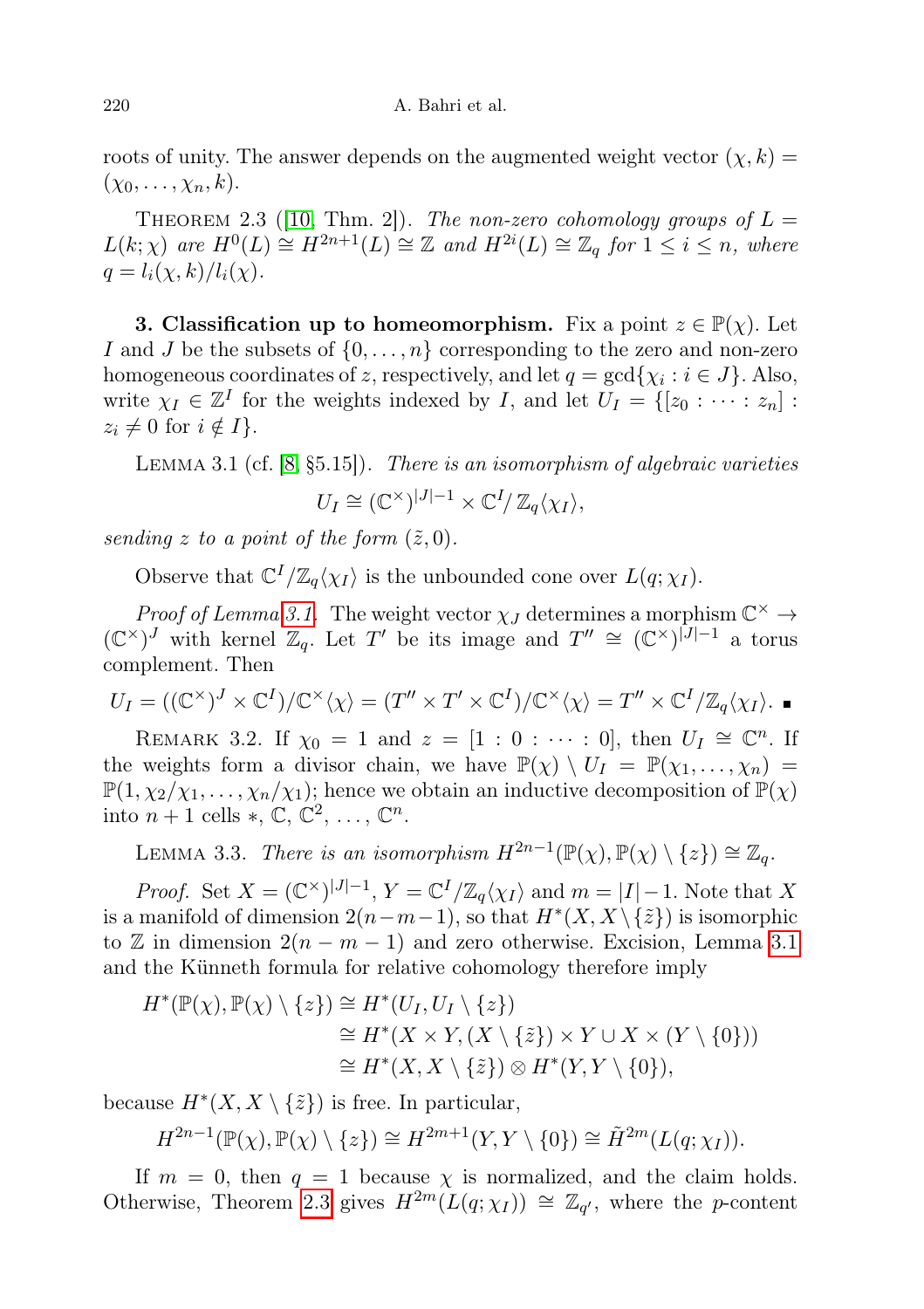of  $q'$  is given by

<span id="page-4-1"></span>(3.1) 
$$
p\text{-content of } \frac{l_m(\chi_I, q)}{l_m(\chi_I)} = \prod_{i=1}^m \frac{r_{m+2-i}(\chi_I, q; p)}{r_{m+1-i}(\chi_I; p)}.
$$

We have to show  $q' = q$ , which means that  $q'$  and q have the same p-content for all p. This is clearly true if q is not divisible by p. Otherwise,  $\chi_I$  inherits from the normalized weight vector  $\chi$  two weights not divisible by p. (Recall that q is the gcd of the weights appearing in  $\chi$ , but not in  $\chi_I$ .) Hence,  $r_1(\chi; p) = 1$ , and the numerator of [\(3.1\)](#page-4-1) differs from the denominator by the  $p$ -content of  $q$ .

Proof of Theorem [1.1.](#page-1-2) By the remarks preceding the theorem, we only have to prove the implication  $(3) \Rightarrow (1)$  $(3) \Rightarrow (1)$  $(3) \Rightarrow (1)$ . In order to do so, we show how to read off the normalized weights from topological invariants of a weighted projective space  $\mathbb{P}(\chi)$ . For  $z \in \mathbb{P}(\chi)$ , let  $q'(z)$  be the order of the finite group  $H^{2n-1}(\mathbb{P}(\chi), \mathbb{P}(\chi) \setminus \{z\})$ . Lemma [3.3](#page-3-4) implies that for all  $d \geq 1$  the space

$$
X(d) = \{ z \in \mathbb{P}(\chi) : d \, | \, q'(z) \}
$$

is again a weighted projective space or empty. In fact,

$$
X(d) = \{ [z_0 : \dots : z_n] \in \mathbb{P}(\chi) : z_i = 0 \text{ if } d \nmid \chi_i \}
$$

because d divides  $q'(z) = q$  if and only if it divides  $\chi_i$  for all i such that  $z_i \neq 0$ . For each d, the dimension of  $X(d)$  (which equals the degree of the highest non-vanishing cohomology group) therefore tells us the number of weights divisible by d. This determines the normalized weights completely up to order.

<span id="page-4-0"></span>4. The Mislin genus. This section relies heavily on the theory of localization and homotopy pullbacks. We refer the reader to [\[7\]](#page-9-10), especially Chapter II, and to [\[14,](#page-9-11) Chap. 7], for background information.

Throughout the section,  $X, Y$ , and  $Z$  denote simply connected CW complexes. A map  $f: X \to Y$  is therefore a homotopy equivalence (written  $X \simeq Y$ ) if and only if it induces an isomorphism  $H_*(f)$  of integral homology; in this case,  $f^{-1}$  denotes a homotopy inverse for f.

Given any set  $P$  of primes, the algebraic localization of  $\mathbb Z$  is denoted by  $\mathbb{Z}_p$ , and the homotopy-theoretic localization of X by  $X_p$ ; the latter is also a CW complex. Every X admits a localization map  $l_{\mathcal{P}}: X \to X_{\mathcal{P}}$ , which induces an isomorphism  $H_*(l_P; \mathbb{Z}_p)$ , and every f admits a localization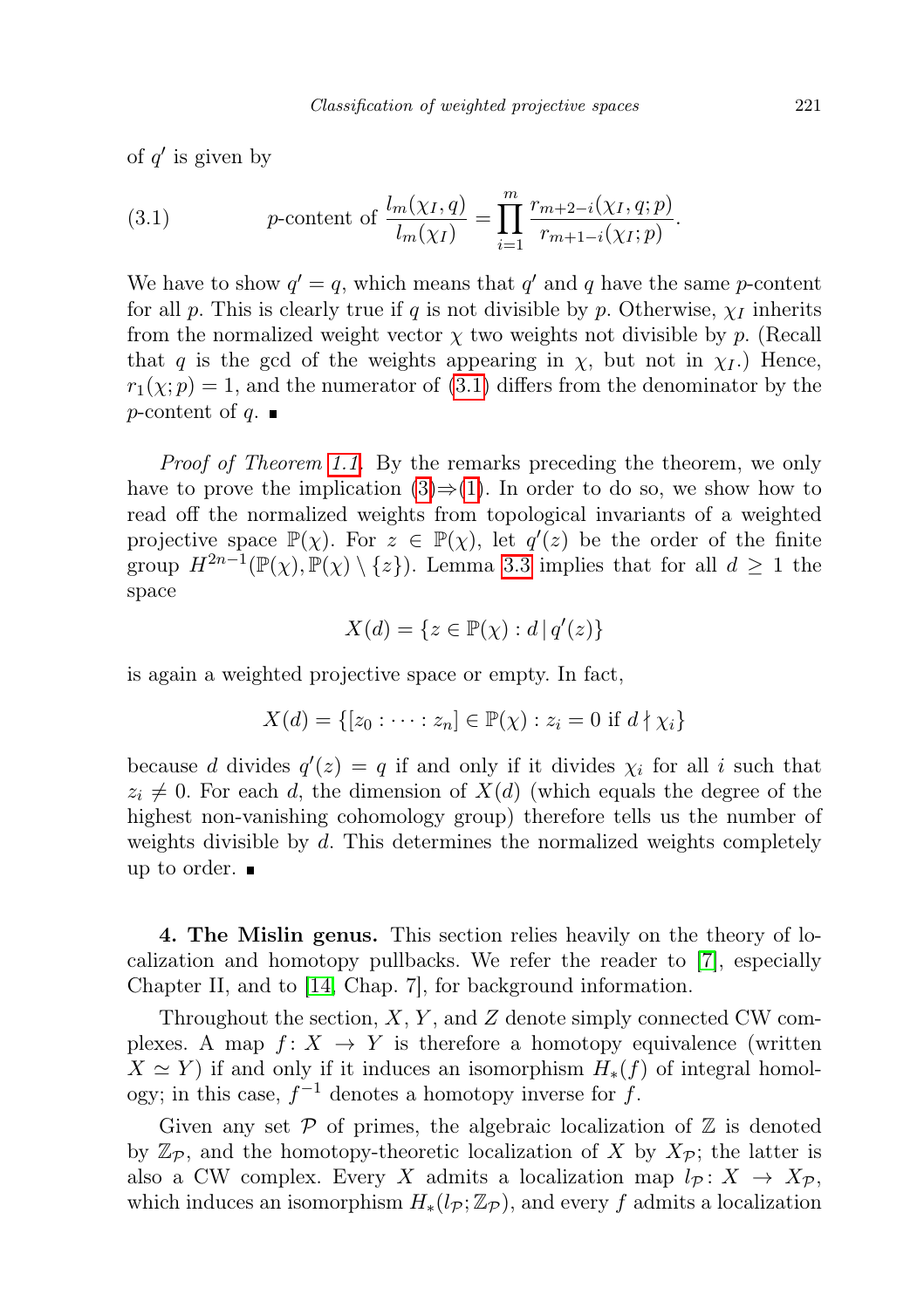$f_{\mathcal{P}}: X_{\mathcal{P}} \to Y_{\mathcal{P}}$ , for which the square



is homotopy commutative. Any map  $g: X_{\mathcal{P}} \to Y_{\mathcal{P}}$  of localized spaces is a homotopy equivalence if and only if it induces an isomorphism  $H_*(g; \mathbb{Z}_p)$ .

If  $P$  is empty, then the localization map  $l_{\emptyset}$  is *rationalization*, and is denoted by  $l_0: X \to X_0$ ; likewise,  $f_{\emptyset}$  is denoted by  $f_0: X_0 \to Y_0$ . If  $P$  consists of a single prime p, then the localization map  $l_{\{p\}}$  is abbreviated to  $l_p \colon X \to X_p$ , and  $f_{\{p\}}$  is abbreviated to  $f_p: X_p \to Y_p$ . If P contains all primes, then  $l_p$  is a homotopy equivalence.

The homotopy pullback of a diagram  $X \to Z \leftarrow Y$  may be constructed by replacing either map with a fibration, and pulling it back along the other in the standard fashion. The resulting square is unique up to equivalence of diagrams in the homotopy category [\[14,](#page-9-11) §7.3]; in particular, the homotopy pullback is well-defined up to homotopy equivalence.

For any set  $\mathcal P$  of primes, the rationalization of  $X_{\mathcal P}$  is homotopy equivalent to  $X_0$ , so the rationalization map may be expressed as  $l_0: X_{\mathcal{P}} \to X_0$ . If  $P$  and  $Q$  are disjoint, then the homotopy pullback of

<span id="page-5-0"></span>
$$
(4.1) \t\t X_Q \xrightarrow{l_0} X_0 \xleftarrow{l_0} X_{\mathcal{P}}
$$

is  $X_{\mathcal{P}\cup\mathcal{Q}}$  (see [\[12,](#page-9-12) Prop. 2.9.3] or [\[7,](#page-9-10) proof of Thm. 7.13]).

<span id="page-5-2"></span>LEMMA 4.1. Given two disjoint sets  $P$  and  $Q$  of primes, let  $f: Y_{\mathcal{P}} \to Z_{\mathcal{P}}$ and  $g: Y_{\mathcal{Q}} \to Z_{\mathcal{Q}}$  be homotopy equivalences, and define  $h = f_0 g_0^{-1}$ ; then  $Y_{\mathcal{P} \cup \mathcal{Q}}$ is the homotopy pullback of the diagram

$$
(4.2) \t\t Z_{\mathcal{Q}} \xrightarrow{hl_0} Z_0 \xleftarrow{l_0} Z_{\mathcal{P}}.
$$

If there also exist homotopy equivalences d:  $Z_{\mathcal{P}} \to Z_{\mathcal{P}}$  and  $e: Z_{\mathcal{Q}} \to Z_{\mathcal{Q}}$  such that  $h \simeq d_0 e_0^{-1}$ , then  $Y_{\mathcal{P} \cup \mathcal{Q}}$  and  $Z_{\mathcal{P} \cup \mathcal{Q}}$  are homotopy equivalent.

<span id="page-5-1"></span>Proof. The vertical maps in the homotopy commutative ladder

(4.3) 
$$
Y_{\mathcal{Q}} \xrightarrow{l_0} Y_0 \xleftarrow{l_0} Y_{\mathcal{P}}
$$

$$
g \downarrow \qquad \qquad f_0 \qquad \qquad \downarrow f
$$

$$
Z_{\mathcal{Q}} \xrightarrow{hl_0} Z_0 \xleftarrow{l_0} Z_{\mathcal{P}}
$$

are homotopy equivalences, and the homotopy pullback of the upper row is  $Y_{\mathcal{P}\cup\mathcal{Q}}$ , by analogy with [\(4.1\)](#page-5-0). So the ladder induces a homotopy equivalence of homotopy pullbacks following [\[14,](#page-9-11) §7.3], and the first claim follows.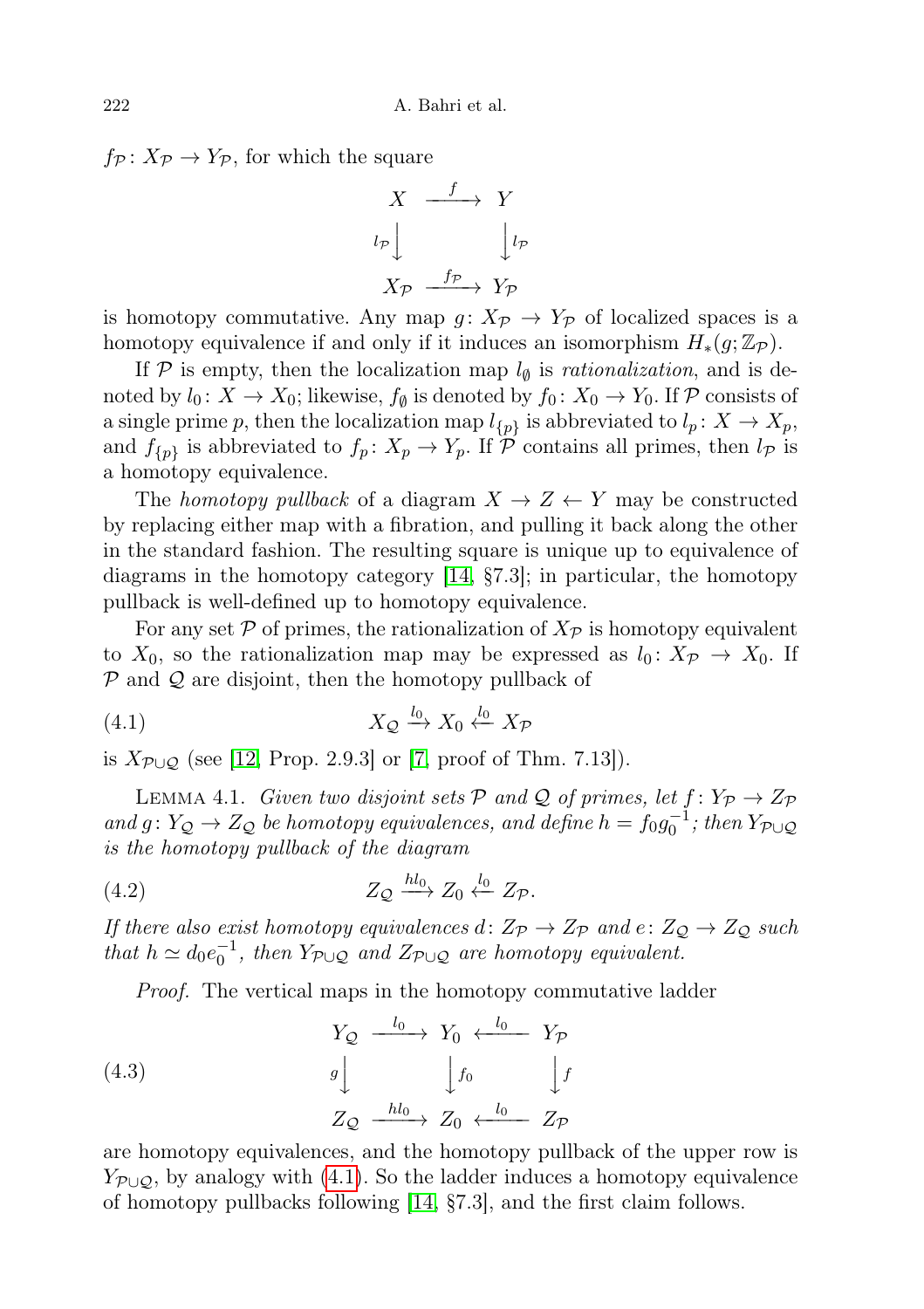Substituting  $Y = Z$ ,  $f = d$  and  $g = e$  into [\(4.3\)](#page-5-1) creates an upper row with homotopy pullback  $Z_{\mathcal{P}\cup\mathcal{Q}}$ . The second claim is then immediate.  $\blacksquare$ 

The following proposition gives criteria for ensuring that the genus of a finite CW complex is rigid.

<span id="page-6-1"></span>PROPOSITION 4.2. Let Z be a simply connected finite  $CW$  complex satisfying

- (i) for any space Y in the Mislin genus of Z, there exists a rational homotopy equivalence  $k: Y \to Z$ , and
- (ii) for any disjoint sets  $P$  and  $Q$  of primes, and any rational homotopy equivalence  $h: Z_0 \to Z_0$ , there exist homotopy equivalences d:  $Z_{\mathcal{P}} \rightarrow Z_{\mathcal{P}}$  and  $e \colon Z_{\mathcal{Q}} \rightarrow Z_{\mathcal{Q}}$  such that  $h \simeq d_0 e_0^{-1}$ .

Then the genus of Z is rigid.

*Proof.* Let Y belong to the Mislin genus of Z. It follows from [\[7,](#page-9-10) p. 105] that there is an isomorphism  $H_*(Y;\mathbb{Z}) \cong H_*(Z;\mathbb{Z})$  of graded abelian groups. Since  $H_*(k; \mathbb{Q})$  is an isomorphism, there exists a maximal set  $\mathcal Q$  of primes for which  $H_*(k_{\mathcal{Q}})$  is also an isomorphism. Since  $H_*(Y;\mathbb{Z})$  and  $H_*(Z;\mathbb{Z})$  are finitely generated in each dimension and vanish in large dimensions, the complement  $\mathcal{P} = \{p_1, \ldots, p_s\}$  of  $\mathcal Q$  is finite (and possibly empty). Define  $\mathcal{Q}_i = \mathcal{Q} \cup \{p_1, \ldots, p_i\}$  for  $0 \leq i \leq s$ . Since  $\mathcal{Q}_s$  contains all primes, it suffices to show that  $Y_{\mathcal{Q}_s} \simeq Z_{\mathcal{Q}_s}$ .

In fact we prove that  $Y_{\mathcal{Q}_i} \simeq Z_{\mathcal{Q}_i}$  for every  $0 \leq i \leq s$ , using induction on *i*. The base case  $i = 0$  holds because  $H_*(k_Q)$  is an isomorphism, so  $k_Q$ is a homotopy equivalence. Now assume that  $g: Y_{\mathcal{Q}_i} \to Z_{\mathcal{Q}_i}$  is a homotopy equivalence, and write  $p = p_{i+1}$ . By choice of Y, there is a homotopy equivalence  $f: Y_p \to Z_p$ , so we may apply the first claim of Lemma [4.1.](#page-5-2) This identifies  $Y_{\mathcal{Q}_{i+1}}$  as the homotopy pullback of

$$
Z_{\mathcal{Q}_i} \xrightarrow{hl_0} Z_0 \xleftarrow{l_0} Z_p,
$$

where h is the homotopy equivalence  $f_0g_0^{-1}$ :  $Z_0 \rightarrow Z_0$ . By assumption, there exist homotopy equivalences  $d: Z_p \to Z_p$  and  $e: Z_{\mathcal{Q}_i} \to Z_{\mathcal{Q}_i}$  such that  $h \simeq$  $d_0e_0^{-1}$ . The second claim of Lemma [4.1](#page-5-2) then confirms that  $Y_{Q_{i+1}} \simeq Z_{Q_{i+1}}$ , and completes the inductive step.  $\blacksquare$ 

<span id="page-6-0"></span>5. Classification up to homotopy equivalence. Finally, we return to the case of weighted projective space.

In Theorem [2.1](#page-2-2) we selected a generator  $\xi_1$  for  $H^2(\mathbb{P}(\chi)) \cong \mathbb{Z}$ . Given any set P of primes, its localization in  $H^2(\mathbb{P}(\chi)\mathbb{P};\mathbb{Z}_{\mathcal{P}}) \cong \mathbb{Z}_{\mathcal{P}}$  must also be a generator. We therefore define the *degree*  $deg(h)$  of any self-map h of  $\mathbb{P}(\chi)_{\mathcal{P}}$  to be the  $\mathcal{P}$ -local integer satisfying  $H^*(h;\mathbb{Z}_{\mathcal{P}})(\xi_1) = \deg(h)\overline{\xi_1}$ ; this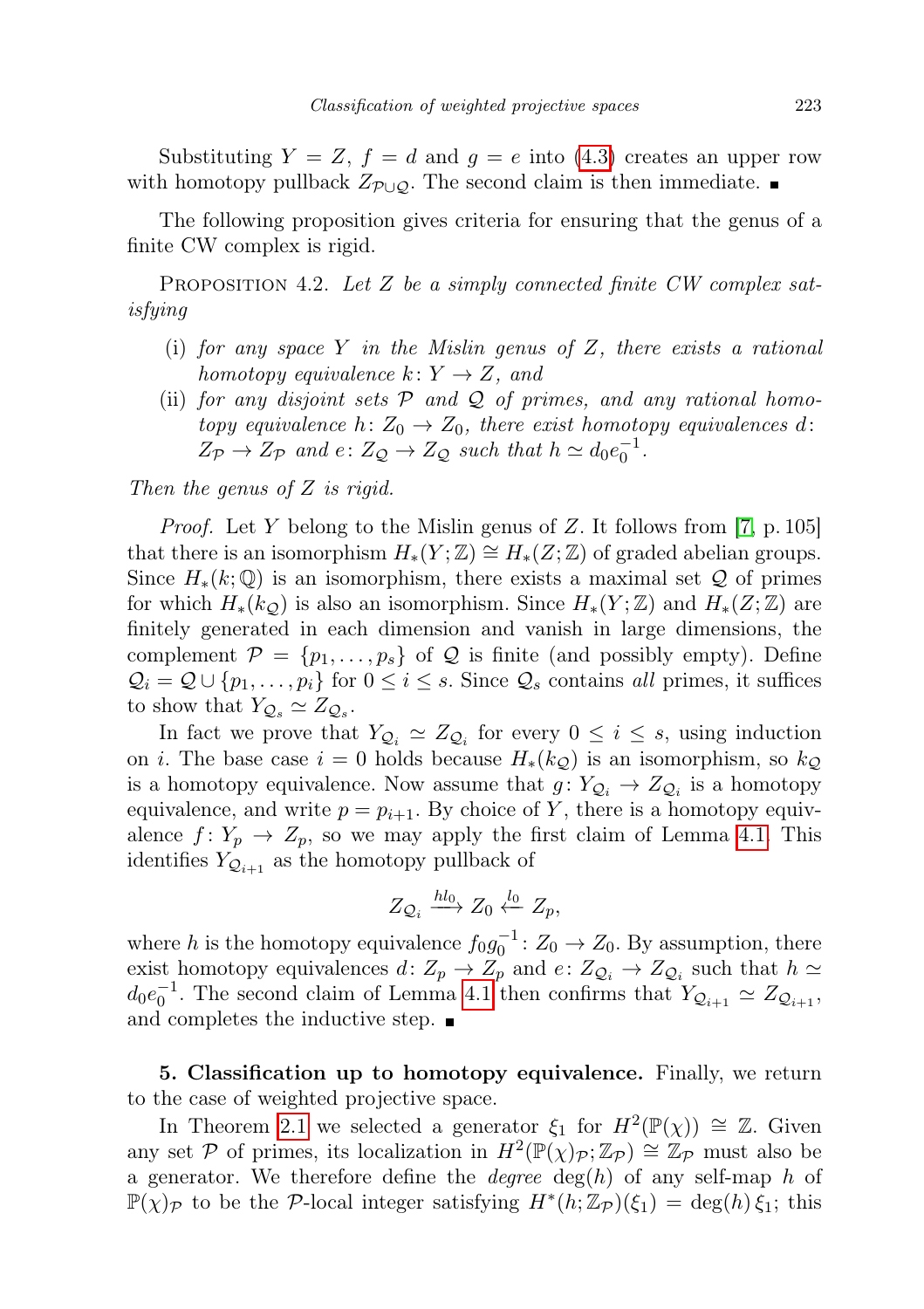determines a multiplicative function

(5.1)  $\deg: [\mathbb{P}(\chi)_{\mathcal{P}}, \mathbb{P}(\chi)_{\mathcal{P}}] \to \mathbb{Z}_{\mathcal{P}}$ .

Remark [2.2](#page-2-3) shows that any such  $h$  is a homotopy equivalence if and only if  $H^*(h;\mathbb{Z}_p)$  is an isomorphism.

<span id="page-7-4"></span><span id="page-7-0"></span>Proposition 5.1.

- <span id="page-7-1"></span>(1) A self-map of  $\mathbb{P}(\chi)_{\mathcal{P}}$  is a homotopy equivalence if and only if its degree is a unit in  $\mathbb{Z}_{\mathcal{P}}$ .
- <span id="page-7-2"></span>(2) The degree function [\(5.1\)](#page-7-0) is surjective.
- <span id="page-7-3"></span>(3) If P contains no divisor of any  $\chi_i$ , then the degree function is a bijection.

Proof. Since deg is multiplicative and the degree of the identity map is 1, deg maps homotopy equivalences to units. Let h be any self-map of  $\mathbb{P}(\chi)_{\mathcal{P}}$ , and assume it has degree a. By Theorem [2.1,](#page-2-2)  $H^*(h; \mathbb{Z}_p)$  induces multiplication by  $a^k$  on  $H^{2k}(\mathbb{P}(\chi)\mathbb{P}; \mathbb{Z}\mathbb{P}) \cong \mathbb{Z}\mathbb{P}$  for every  $1 \leq k \leq n$ . If a is a unit, then  $H^*(h;\mathbb{Z}_p)$  is an isomorphism, so h is a homotopy equivalence. Thus [\(1\)](#page-7-1) holds.

Fix a positive integer a, and define the self-map  $m_a: \mathbb{P}(\chi) \to \mathbb{P}(\chi)$  by raising each homogeneous coordinate to the power a; in particular, write  $m'_a: \mathbb{CP}^n \to \mathbb{CP}^n$  for the standard case. Thus  $m_a$  and  $m'_a$  commute with the map  $\varphi$  of [\(2.2\)](#page-2-4), leading to the commutative diagram

$$
H^*(\mathbb{P}(\chi)) \xrightarrow{H^*(\varphi)} H^*(\mathbb{C}\mathbb{P}^n)
$$
  

$$
H^*(m_a) \downarrow \qquad \qquad \downarrow H^*(m'_a)
$$
  

$$
H^*(\mathbb{P}(\chi)) \xrightarrow{H^*(\varphi)} H^*(\mathbb{C}\mathbb{P}^n)
$$

Since  $H^2(m'_a)$  is multiplication by a, it follows that  $\deg(m_a) = a$ . But every element  $c \in \mathbb{Z}_{\mathcal{P}}$  may be written as a quotient  $c = b/a$  of integers, where a is a positive unit in  $\mathbb{Z}_p$ . Then [\(2\)](#page-7-2) follows from [\(1\)](#page-7-1), combined with the observations that complex conjugation on a single coordinate has degree  $-1$ , and constant self-maps have degree 0.

If P contains no divisor of any weight, then  $\varphi_{\mathcal{P}}\colon \mathbb{CP}^n_{\mathcal{P}} \to \mathbb{P}(\chi)_{\mathcal{P}}$  is a homotopy equivalence by Theorem [2.1.](#page-2-2) To prove [\(3\)](#page-7-3), it therefore suffices to consider maps  $h_1, h_2 \colon \mathbb{CP}^n_{\mathcal{P}} \to \mathbb{CP}^n_{\mathcal{P}}$  of equal degree; in other words, we may restrict attention to the special case  $\mathbb{CP}^n$ . Since  $\mathbb{CP}^{\infty}_{\mathcal{P}}$  is an Eilenberg– Mac Lane space  $K(\mathbb{Z}_p, 2)$ , the compositions of  $i_p \colon \mathbb{CP}^n_{\mathcal{P}} \to \mathbb{CP}^\infty_{\mathcal{P}}$  with  $h_1$ and  $h_2$  are homotopic. Moreover,  $\mathbb{CP}^n_{\mathcal{P}}$  is 2n-dimensional and its image is the  $(2n + 1)$ -skeleton of  $\mathbb{CP}^{\infty}_{\mathcal{P}}$ , so the homotopy corestricts to a homotopy  $h_1 \simeq h_2$ . Thus deg is injective, and [\(3\)](#page-7-3) follows.

The special case  $\mathbb{CP}^n$  of part [\(3\)](#page-7-3) is well-known [\[11,](#page-9-7) Thm. 2.2], but is stated there without proof.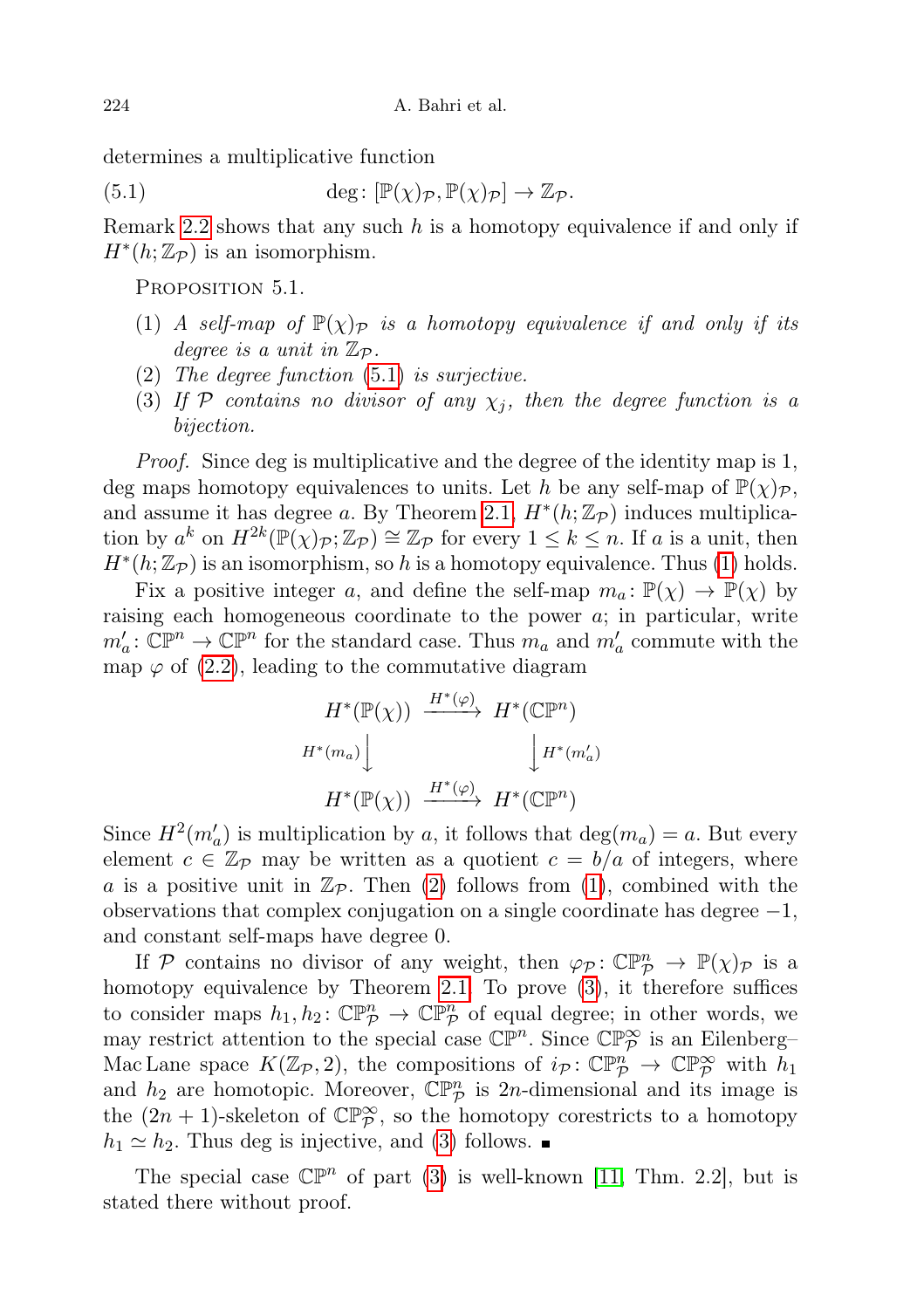To complete the proof of Theorem [1.3,](#page-2-1) it remains only to show that the criteria of Proposition [4.2](#page-6-1) apply to  $\mathbb{P}(\chi)$ .

*Proof of Theorem [1.3.](#page-2-1)* Let Y be an element of the Mislin genus of  $\mathbb{P}(\chi)$ . Since  $H_*(Y) \cong H_*(\mathbb{P}(\chi))$  as graded abelian groups, Y is homotopy equivalent to a CW complex of dimension  $2n$ , by [\[6,](#page-9-13) Prop. 4C.1]. Furthermore,  $H^*(\mathbb{P}(\chi);\mathbb{Q})$  is multiplicatively generated by a single element of degree 2, so any of the homotopy equivalences  $Y_p \simeq \mathbb{P}(\chi)_p$  induces the corresponding structure on  $H^*(Y; \mathbb{Q})$ . A multiplicative generator  $\gamma$  may be chosen to be integral in  $H^2(Y; \mathbb{Q})$ , because the Universal Coefficient Theorem confirms that  $H^2(Y;\mathbb{Z}) \cong \mathbb{Z}$ . Also,  $\gamma$  is represented by a map  $j: Y \to \mathbb{CP}^{\infty} \simeq K(\mathbb{Z}, 2)$ , for which  $H^2(j;\mathbb{Z})$  is an isomorphism. Up to homotopy, j factors through  $\mathbb{CP}^n \subset \mathbb{CP}^\infty$ , so its corestriction  $j' \colon Y \to \mathbb{CP}^n$  is a rational homotopy equivalence. Since  $\varphi: \mathbb{CP}^n \to \mathbb{P}(\chi)$  is a rational homotopy equivalence by Theo-rem [2.1,](#page-2-2) the same holds for the composition  $\varphi j' : Y \to \mathbb{P}(\chi)$ . Criterion (i) of Proposition [4.2](#page-6-1) is therefore satisfied by  $k = \varphi j'$ .

Now let  $h: \mathbb{P}(\chi)_0 \to \mathbb{P}(\chi)_0$  be a homotopy equivalence, let  $\deg(h) = \pm a/b$ where  $a, b \in \mathbb{N}$ , and let P and Q be two disjoint sets of primes. Write  $a = a'a''$ and  $b = b'b''$ , where a', b' are divisible only by primes not contained in  $P$ , and a'', b'' are divisible only by primes contained in  $P$ . Then  $a'/b' \in \mathbb{Z}_p$ and  $b''/a'' \in \mathbb{Z}_Q$  are units. So Proposition [5.1](#page-7-4)[\(2\)](#page-7-2) guarantees the existence of homotopy equivalences  $d \colon \mathbb{P}(\chi)_{\mathcal{P}} \to \mathbb{P}(\chi)_{\mathcal{P}}$  and  $e \colon \mathbb{P}(\chi)_{\mathcal{Q}} \to \mathbb{P}(\chi)_{\mathcal{Q}}$  of degrees  $\pm a'/b'$  and  $b''/a''$  respectively, and  $h \simeq d_0 e_0^{-1}$  by Proposition [5.1\(](#page-7-4)[3\)](#page-7-3). Criterion (ii) of Proposition [4.2](#page-6-1) is therefore satisfied, as required.  $\blacksquare$ 

*Proof of Theorem [1.2.](#page-1-1)* If  $\chi$  and  $\chi'$  have the same p-content up to order, then some permutation of homogeneous coordinates defines a homeomorphism  $\mathbb{P}(p\chi) \cong \mathbb{P}(p\chi')$  for each prime p. This homeomorphism may be localized at p.

Now consider the map

$$
g: \mathbb{P}(p\chi) \to \mathbb{P}(\chi), \quad [z_0: \cdots : z_n] \mapsto [z_0^{\alpha(0)}: \cdots : z_n^{\alpha(n)}],
$$

where  $\alpha(j) = \chi_j / p \chi_j$  for  $0 \leq j \leq n$ . Theorem [2.1](#page-2-2) implies that  $H^*(g; \mathbb{Z}_p)$  is an isomorphism, and Remark [2.2](#page-2-3) confirms that  $g_p$  is a homotopy equivalence. So  $g_p^{-1}$  and  $g_p'$  determine a chain of maps

$$
\mathbb{P}(\chi)_p \simeq \mathbb{P}(_p\chi)_p \cong \mathbb{P}(_p\chi')_p \simeq \mathbb{P}(\chi')_p
$$

for any prime p, and the result follows from Theorem [1.3.](#page-2-1)  $\blacksquare$ 

Acknowledgements. The authors are particularly grateful to the referee, whose suggestions led to several improvements in the structure and exposition of this work. A.B. was supported in part by a Rider University Summer Research Fellowship and Grant #210386 from the Simons Foundation, and M.F. by an NSERC Discovery Grant.